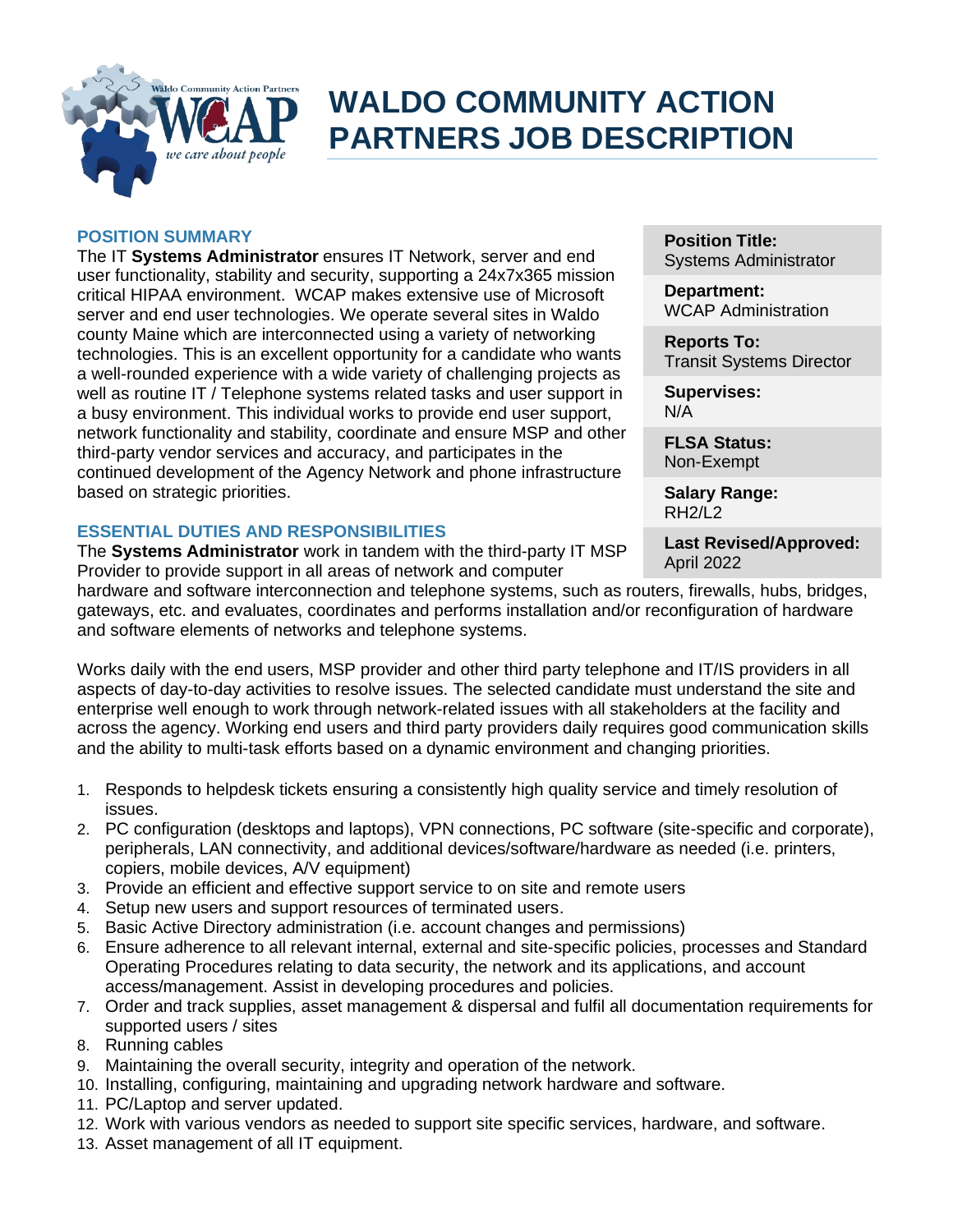- 14. Basic support of site-specific ERP, CRM, or database systems.
- 15. Works on diverse range of support issues requiring ability to independently identify, evaluate and resolve issues
- 16. Occasionally works after-hours, as needed
- 17. High level of freedom, within the realms of the role, to produce solutions in support of customer service level agreements
- 18. Good time management skills, with proven ability to prioritize and organize a demanding workload, adapting to fit the changing needs of the business
- 19. Strong customer service orientation, able to understand and meet the needs of a diverse client base in a positive and professional manner
- 20. Proactive and self-motivated approach, able to work independently
- 21. Strong analytical skills and the ability to combine technical knowledge and customer support skills
- 22. Excellent communication skills (both written and verbal) and ability to relate with users, service providers, and management
- 23. Carries out duties in compliance with established business policies
- 24. Installation and support of wide range of peripherals
- 25. Perform other duties and projects as assigned

## **Fiscal Management:**

- 1. Purchase IT supplies and equipment while adhering to all Agency purchasing policies.
- 2. Maintains an inventory of all program equipment.

## **Professional Development:**

- 1. Keeps up to date on state and federal regulations governing all aspects relevant to this position.
- 2. Participates in other local and state level meetings related to all aspects of this position.

## **Safety and Wellness:**

- 1. Actively promotes safety and accident prevention within the workplace.
- 2. Reports any unsafe conditions, incidents and/or accidents immediately.

## **Miscellaneous Duties:**

- 1. Responsible for running errands as needed, e.g. banking, mail run, and picking up supplies, etc.
- 2. Performs light housekeeping duties.

## **Non-Essential Duties and Responsibilities:**

1. Performs additional duties as assigned.

## **GENERAL EXPECTATIONS**

- Be committed to the Agency's Mission, Vision and Values.
- Maintain adequate knowledge of all WCAP programs in order to make referrals to other programs beneficial to the client, his/her family or friends.
- Maintain professional boundaries with all current, past, and prospective clients.
- Maintain confidentiality of clients, staff, and internal business information.
- Present professional and positive image as a representative of WCAP.
- Follow established policies and procedures and comply with all safety requirements.
- Communicate proactively with the supervisor regarding work flow, problems, suggestions, etc.
- Seek out and attend relevant professional development conferences, seminars, workshops, and other activities related to all aspects of this position. Participate in all Pre-Service and In-Service training and professional development activities as required by the position. Participate in other local and state level meetings related to all aspects of this position.
- Attend team and staff meetings as scheduled.
- Contribute to a positive, team-oriented work environment.
- Be punctual for scheduled work and use time appropriately.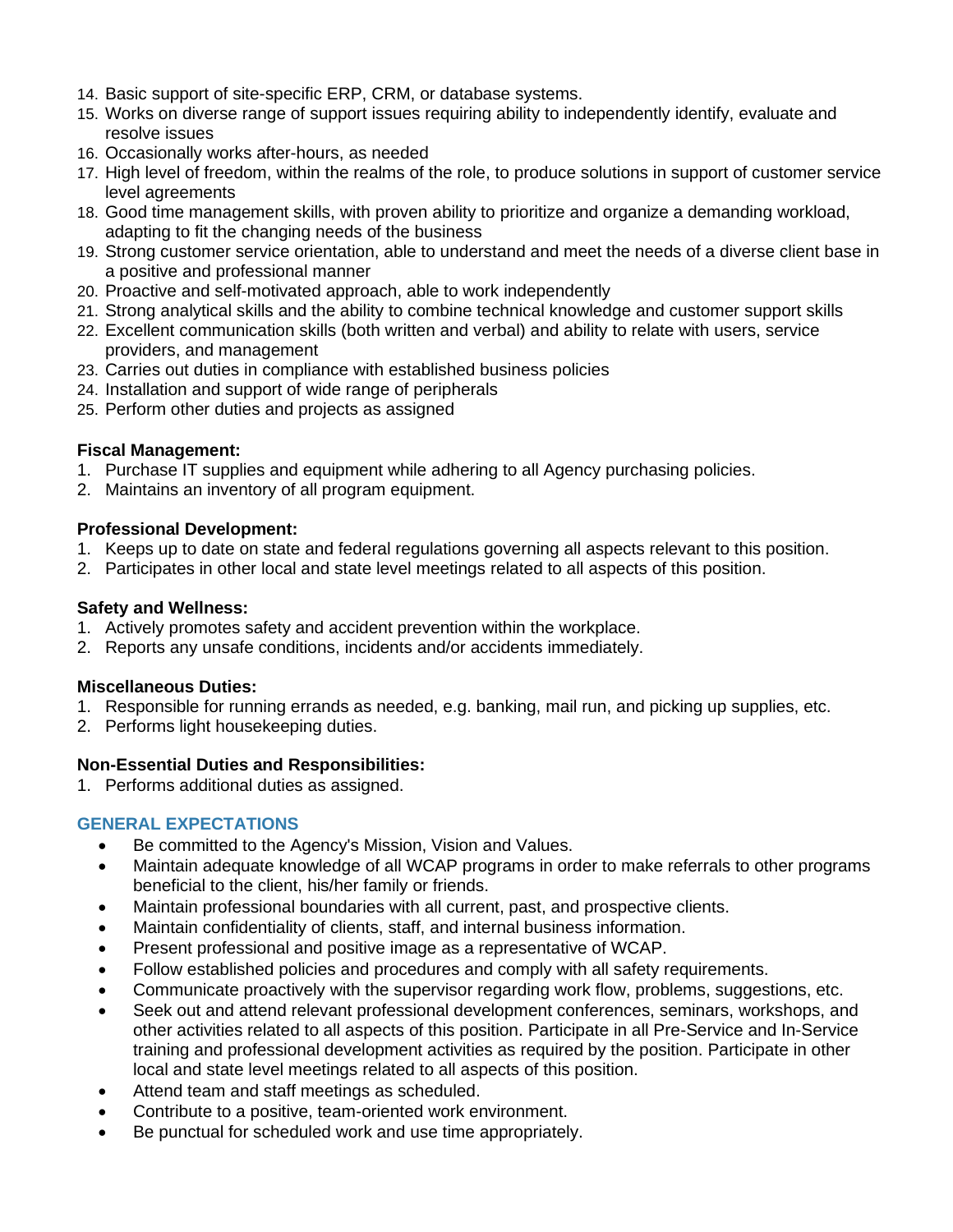• Perform required amount of work in a timely fashion with a minimum of errors. Meet deadlines.

## **PHYSICAL REQUIREMENTS**

*The physical requirements described here are representative of those that must be met by the Incumbent to successfully perform the essential functions of this job. Reasonable accommodations may be made to enable individuals with disabilities to perform the essential functions.*

While performing the duties of this job, the employee is required to stand, and sit for prolonged periods of time; walk; use hands to finger, handle, or feel, including operation of a standard computer keyboard; reach with hands and arms and talk, see and hear; bend and reach; lift and carry up to 10 pounds regularly, and up to 40 pounds occasionally. Specific vision abilities required by the job include close vision, distance vision, and the ability to adjust focus.

### **WORK ENVIRONMENT**

*The work environment characteristics described here are representative of those the incumbent encounters while performing the essential functions of this job. Reasonable accommodations may be made to enable individuals with disabilities to perform the essential functions.* 

Work is performed primarily in a business office setting. Noise level ranges from quiet to moderate. Assigned work may require travel within the local or neighboring communities. This position is a full-time hourly position that typically works normal daytime schedule. However, evening and week end time may be required to meet program and/or organizational needs. Overtime may also be required to meet program and/or organizational needs and requires prior approval. Travel to remote sites is required.

## **QUALIFICATIONS NEEDED FOR POSITION**

### **General Requirements:**

- Must have adequate transportation, a valid driver's license and meet WCAP's insurance.
- Ability to meet WCAP background clearance requirements.

### **Experience and Skill Requirements:**

- Must have 3-5 years' experience working with Microsoft networked server environments.
- Must have end user support experience.
- Must have a solid understanding of Windows client operating systems, from Windows 7 to Windows 365. Must be aware of OS deployment scenarios from DVD to WDS.
- Must have a solid understanding of Ethernet and IP networking.
- Must have a solid understanding of user profile management
- Must have a working knowledge of Windows server operating systems from Windows server 2012 to Windows server 2019, particularly services like the Active Directory, DHCP, DNS and print services.
- Must have working knowledge of Apple user management in a Network environment.
- Must have working knowledge of VPN's and RDP's.
- Proficient in office applications such as Word, Excel, Power Point, etc.
- Some telecommunications skills with basic knowledge of PBX type systems are desired.
- Some skills in web development and web site maintenance are desirable.
- Must be proficient with one or more scripting technologies such as DOS, PowerShell, etc.
- The job requires the frequent installation of computers and peripherals so the candidate must be able to lift and carry the typical components approximately 40 lbs.
- Previous experience as a help desk technician, computer technician, or IT support, required
- Confidentiality is an absolute requirement.

### **Education Requirements:**

The following education requirements are considered essential:

• Associate's Degree in computer science, or the equivalent in related work experience and education required.